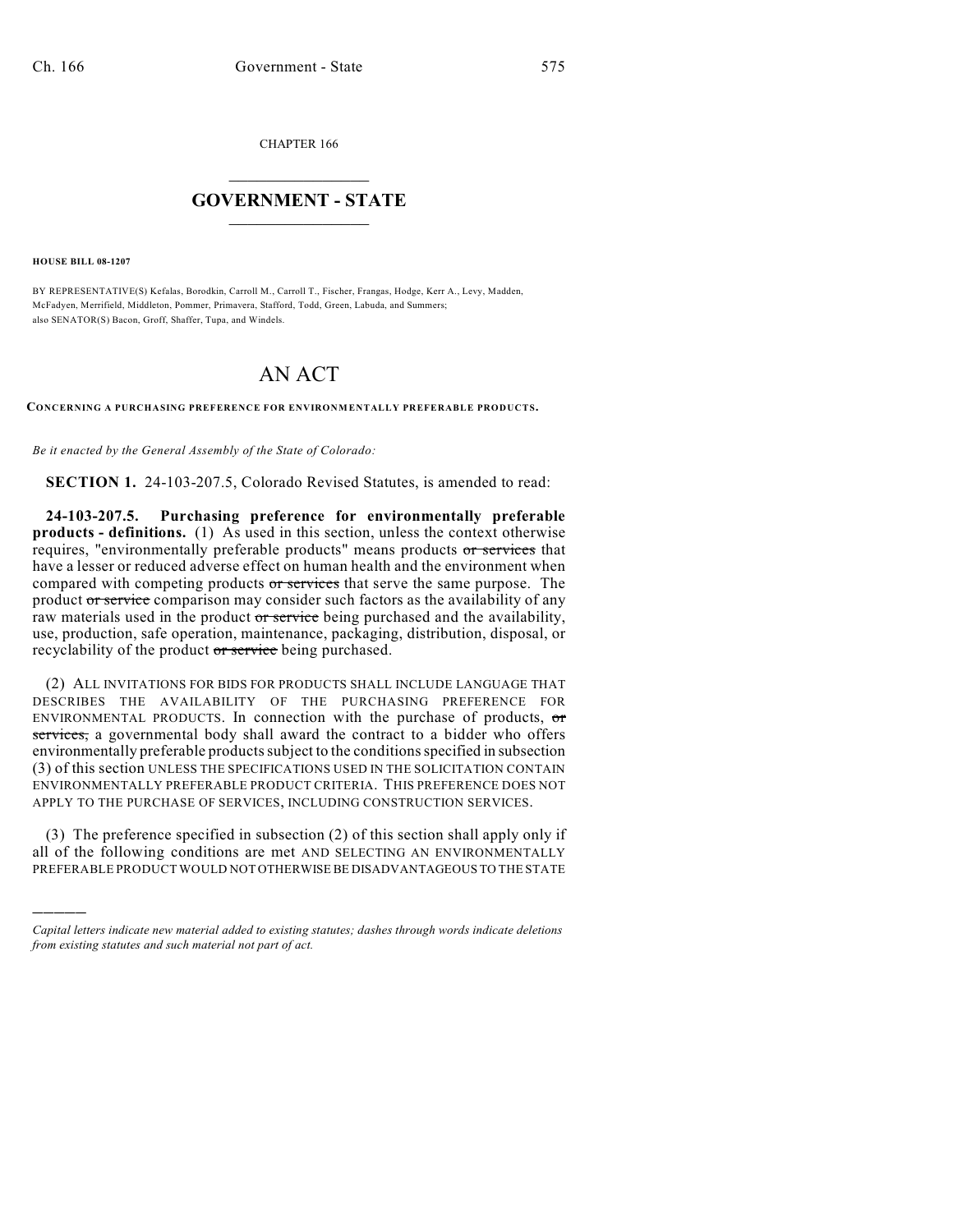UPON CONSIDERATION OF THESE CONDITIONS, SINGLY OR IN COMBINATION:

(a) The quality of the environmentally preferable products meets the specification of the bid.

(b) The environmentally preferable products are suitable for the use required by the purchasing entity.

(c) Any bidder able to offer environmentally preferable products is able to supply such products in sufficient quantity, as indicated in the invitation for bids.

(d) The bid or quoted price for environmentally preferable products does not exceed the lowest bid or quoted price for products that are not environmentally preferable by more than five percent.

(e) The head of the governmental body or other official charged by law with the duty to purchase products has made a determination that the governmental body is able to purchase the environmentally preferable products out of the governmental body's existing budget without any further supplemental or additional appropriation.

(f) Selecting an environmentally preferable product would not be otherwise disadvantageous to the state upon consideration of any one or more of the factors specified in paragraphs (a) to  $(e)$  of this subsection  $(3)$ , singly or in combination.

(4) If the bid or quoted price for environmentally preferable products exceeds the bid or quoted price for products that are not environmentally preferable by more than five percent, a governmental body may award the contract to a bidder who offers environmentally preferable products where the governmental body demonstrates, on the basis of a cost ASSESSMENTS SUCH AS THE COSTS of ownership AND A life-cycle analysis, that long-term savings to the state will result from environmentally preferable purchasing in accordance with the requirements of this section. Nothing in this section shall require that a governmental body perform a cost AN ANALYSIS OF THE COSTS of ownership OR A life-cycle analysis in connection with the purchase of any products.

(5) (a) Any bidder that seeks to qualify for the preference created by subsection (2) of this section shall provide documentation to the governmental body inviting the bid that the products offered by the bidder are environmentally preferable. This requirement may be satisfied by submission of any of the following:

(I) A cost of ownership life-cycle analysis conducted on the applicable product or service that has been conducted in accordance with applicable standards as determined by the purchasing governmental body or by the international organization for standardization or any successor organization;

(II) A reference to an existing environmentally preferable product list maintained by a state or the federal government that contains the product; or service; or

(III) A reference to a nationally recognized third-party certification entity that has certified the product or service as environmentally preferable on the basis of a valid cost of ownership life-cycle analysis. THE GOVERNOR'S ENERGY OFFICE OR